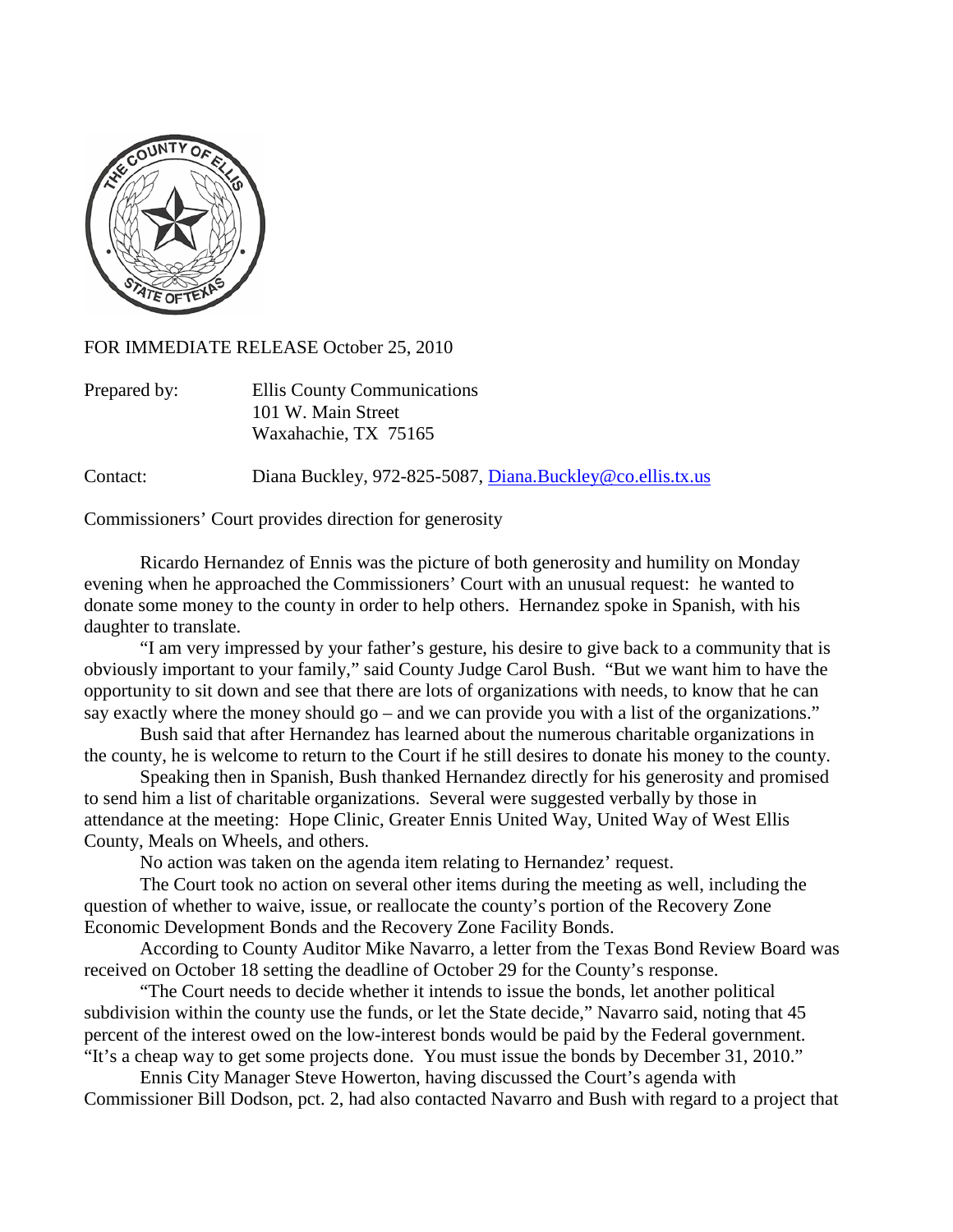would be enhanced by the ability to issue such low cost debt; but members of the Court wanted to make sure they allowed other municipalities the same opportunity.

"I think they all have plans," said Commissioner Dennis Robinson, pct. 1. "Even Palmer, as small as they are, they've got plans for improvements."

Consequently, the Court took no action on the agenda item, choosing instead to set a special meeting for Friday, October 29, at 9 a.m. and to contact each municipality within the county to give them the opportunity to request a portion of the reallocation.

Any municipality interested in issuing the bonds would still have to apply to the BRB for the amounts designated by the Court to be reallocated. That application must be made on Friday, and must include the following:

- Request for Recovery Zone Bonding Authority;
- Evidence of the Recovery Zone designation;
- A letter from legal counsel indicating that the bonds will qualify as Recovery Zone Bonds.

If approved, the municipalities must issue the debt by December 31, 2010.

A third item on which the Court took no action was a request to license a salvage yard at 2585 S. Highway 77 in Waxahachie.

"My constituents have been here before on a similar issue, and we had a room full last time," said Dodson. "Before I approve one, I'd have to go back to the people and talk to them, and get their opinions."

In other business, Commissioners:

- Took no action on a request for variance from the County of Ellis Rules, Regulations and Specifications for Subdivisions and Manufactured Homes relating to the fire hydrant requirement for property on Highway 287 at Reagor Gateway;
- Granted a variance from the County of Ellis Rules, Regulations and Specifications for Subdivisions and Manufactured Homes relating to road frontage requirements for 15 lots within a proposed subdivision off of Highway 66 that is being designed as a gated community with a sewer system and larger-than-required lots;
- Took no action on a preliminary plat for the same subdivision to allow time to address additional issues with safe ingress and egress;
- Approved on-site sewage interlocal agreements with the City of Ferris and the City of Milford, allowing the county to continue providing inspection services for those cities;
- Approved the replat of two lots in Hidden Lake Trail, precinct 4;
- Authorized the Emergency Management department to apply for a State Homeland Security grant that will allow the county to purchase equipment to enhance the communication system infrastructure to improve radio coverage throughout the county and purchase end-user radio equipment to meet the Federal mandate to be narrow band compliant by January 1, 2013;
- Authorized application to the Texas State Soil and Water Conservation Board to implement structural repairs to Chambers Creek Flood Prevention Sites Number 2F, 6, 23, 24, 100, 110, 115, and 126 and Ten Mile Creek Flood Prevention Site Number 9, pursuant to the existing Watershed Protection Operation and Maintenance Agreement with the Ellis Prairie Soil and Water Conservation District;
- Authorized application to the Texas State Soil and Water Conservation Board to implement structural repairs to Mountain Creek Flood Prevention Sites Number 10 and